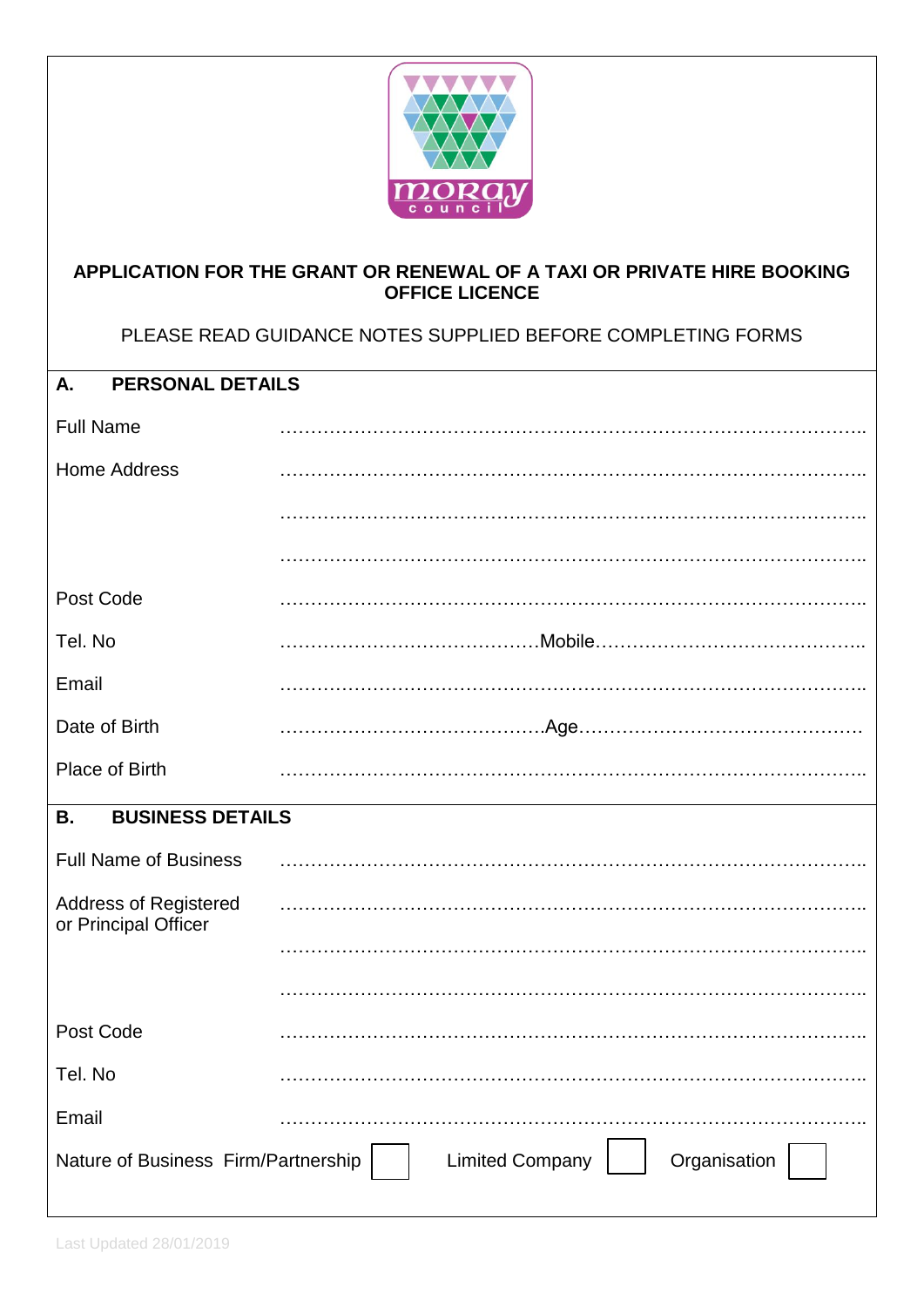| Full details of all Directors or Partners of the business (continue on a separate sheet if<br>required) |  |  |
|---------------------------------------------------------------------------------------------------------|--|--|
| <b>Full Name</b>                                                                                        |  |  |
| <b>Home Address</b>                                                                                     |  |  |
|                                                                                                         |  |  |
|                                                                                                         |  |  |
| Post Code                                                                                               |  |  |
| Tel. No                                                                                                 |  |  |
| Email                                                                                                   |  |  |
| Date of Birth                                                                                           |  |  |
| Place of Birth                                                                                          |  |  |
| <b>Full Name</b>                                                                                        |  |  |
| <b>Home Address</b>                                                                                     |  |  |
|                                                                                                         |  |  |
|                                                                                                         |  |  |
| Post Code                                                                                               |  |  |
| Tel. No                                                                                                 |  |  |
| Email                                                                                                   |  |  |
| Date of Birth                                                                                           |  |  |
| Place of Birth                                                                                          |  |  |
| <b>Full Name</b>                                                                                        |  |  |
| <b>Home Address</b>                                                                                     |  |  |
|                                                                                                         |  |  |
|                                                                                                         |  |  |
| Post Code                                                                                               |  |  |
| Tel. No                                                                                                 |  |  |
| Email                                                                                                   |  |  |
| Date of Birth                                                                                           |  |  |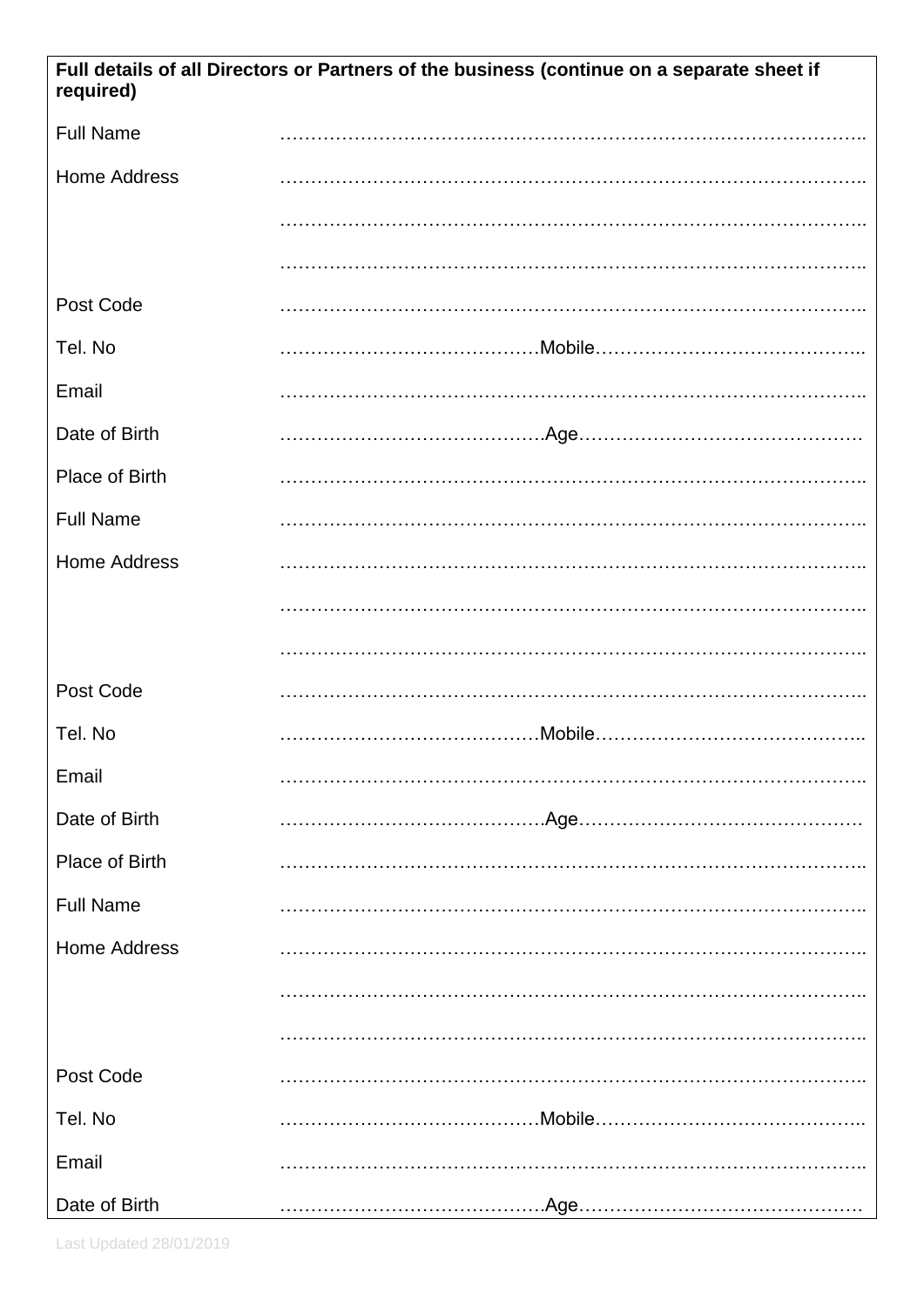| Place of Birth                                                                                                                       |                                                                                        |
|--------------------------------------------------------------------------------------------------------------------------------------|----------------------------------------------------------------------------------------|
|                                                                                                                                      | Full details of the employee responsible for the day to day management of the business |
| <b>Full Name</b>                                                                                                                     |                                                                                        |
| <b>Home Address</b>                                                                                                                  |                                                                                        |
|                                                                                                                                      |                                                                                        |
|                                                                                                                                      |                                                                                        |
| Post Code                                                                                                                            |                                                                                        |
| Tel. No                                                                                                                              |                                                                                        |
| Email                                                                                                                                |                                                                                        |
| Date of Birth                                                                                                                        |                                                                                        |
| Place of Birth                                                                                                                       |                                                                                        |
| <b>LICENCE DETAILS</b><br>C.                                                                                                         |                                                                                        |
| Tick one box only Grant<br>If Renewal - Current Licence Number                                                                       | Renewal                                                                                |
| If not a Renewal:                                                                                                                    |                                                                                        |
| Have you previously held a Taxi/Private Hire Booking<br>YES / NO<br>Office Licence in this area or any other area in the UK?         |                                                                                        |
| If Yes Area                                                                                                                          |                                                                                        |
| Dates and duration of licence                                                                                                        |                                                                                        |
| Reason no longer licensed                                                                                                            |                                                                                        |
| If not a Renewal                                                                                                                     |                                                                                        |
| Have you previously been refused a Taxi/Private Hire Booking<br>Office Licence in this area or any other area of the UK?<br>YES / NO |                                                                                        |
| If Yes Area                                                                                                                          |                                                                                        |
| Reason for refusal(s)                                                                                                                |                                                                                        |
| Date(s) of Refusal                                                                                                                   |                                                                                        |

 $\overline{1}$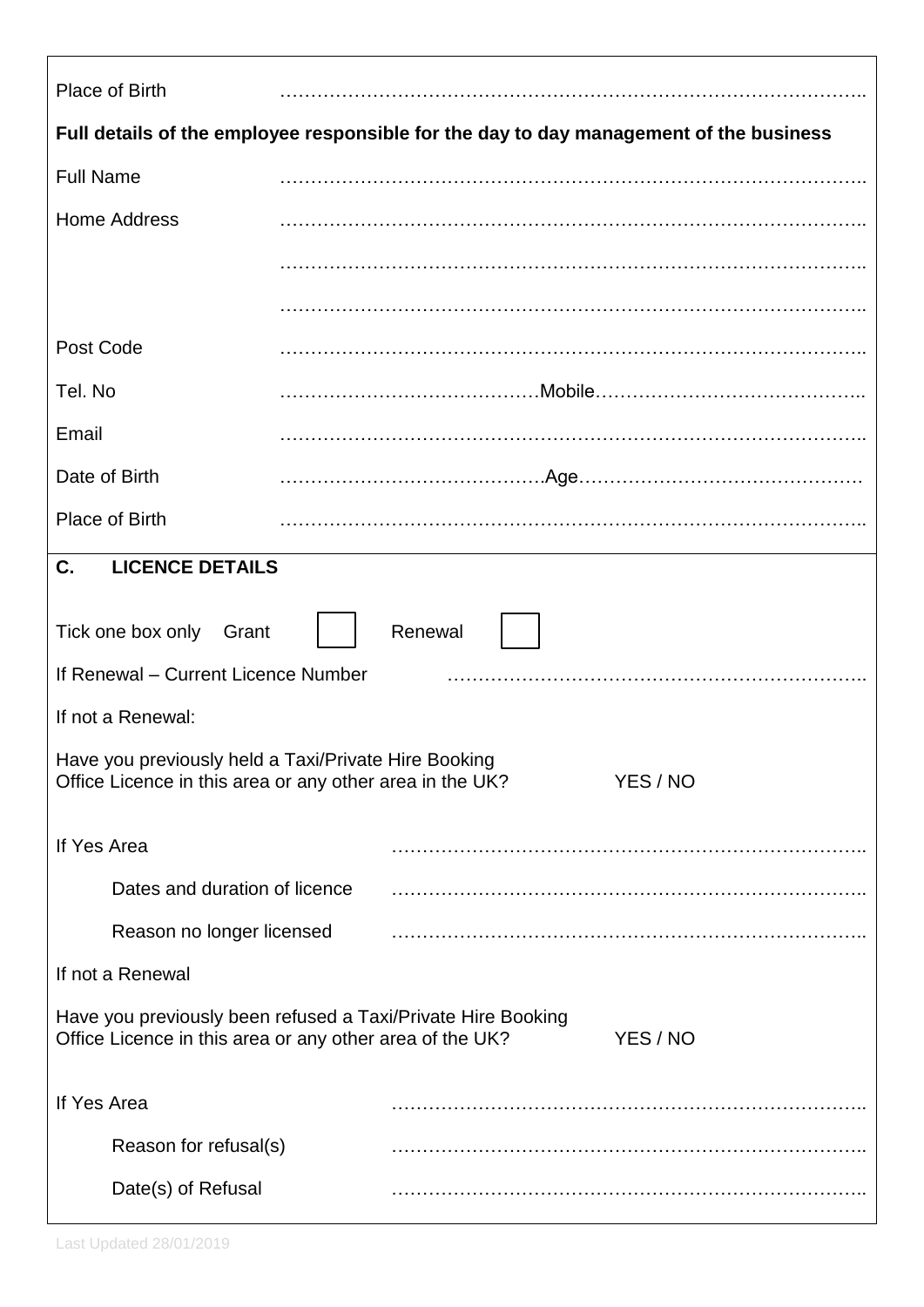| D.<br><b>PREMISES DETAILS</b>                                                                                                                                                                                                                                                                                                                                                                                                                                                                                                   |  |                                                                            |
|---------------------------------------------------------------------------------------------------------------------------------------------------------------------------------------------------------------------------------------------------------------------------------------------------------------------------------------------------------------------------------------------------------------------------------------------------------------------------------------------------------------------------------|--|----------------------------------------------------------------------------|
| Address of Premises for<br>which licence is required                                                                                                                                                                                                                                                                                                                                                                                                                                                                            |  |                                                                            |
|                                                                                                                                                                                                                                                                                                                                                                                                                                                                                                                                 |  |                                                                            |
|                                                                                                                                                                                                                                                                                                                                                                                                                                                                                                                                 |  |                                                                            |
| Have you considered if planning consent is required?                                                                                                                                                                                                                                                                                                                                                                                                                                                                            |  | YES / NO                                                                   |
|                                                                                                                                                                                                                                                                                                                                                                                                                                                                                                                                 |  |                                                                            |
| If No, please search "Do I need planning permission?" at www.moray.gov.uk                                                                                                                                                                                                                                                                                                                                                                                                                                                       |  |                                                                            |
| Have you considered if a building warrant is required?                                                                                                                                                                                                                                                                                                                                                                                                                                                                          |  | YES / NO                                                                   |
|                                                                                                                                                                                                                                                                                                                                                                                                                                                                                                                                 |  |                                                                            |
| If No, please search "Do I need a building warrant?" at www.moray.gov.uk                                                                                                                                                                                                                                                                                                                                                                                                                                                        |  |                                                                            |
| How many vehicles (taxi or private hire) will you<br>Be taking bookings for from these premises?                                                                                                                                                                                                                                                                                                                                                                                                                                |  |                                                                            |
| Will any incoming calls be diverted from these<br>premises to a mobile telephone or other electronic<br>communications device outside these premises?                                                                                                                                                                                                                                                                                                                                                                           |  | YES / NO                                                                   |
| If Yes details                                                                                                                                                                                                                                                                                                                                                                                                                                                                                                                  |  |                                                                            |
|                                                                                                                                                                                                                                                                                                                                                                                                                                                                                                                                 |  |                                                                            |
|                                                                                                                                                                                                                                                                                                                                                                                                                                                                                                                                 |  |                                                                            |
| Е.<br><b>CRIMINAL CONVICTIONS</b>                                                                                                                                                                                                                                                                                                                                                                                                                                                                                               |  |                                                                            |
| Have you or anyone named in this application<br>ever been convicted of any crime or offence<br>Including driving endorsements or penalties?                                                                                                                                                                                                                                                                                                                                                                                     |  | YES / NO                                                                   |
| You must provide details below of all relevant convictions (including road traffic offences) recorded<br>against you. Provide details of all convictions, even those considered "spent" under the<br>Rehabilitation of Offenders Act 1974, unless they are "protected" convictions in accordance with<br>Article 2A of the Rehabilitation of Offenders Act 1974 (Exclusions and Exceptions) (Scotland)<br>Amendment Order 2015. If you are unsure what a "protected" conviction is you should seek<br>independent legal advice. |  |                                                                            |
|                                                                                                                                                                                                                                                                                                                                                                                                                                                                                                                                 |  | If you are declaring that you have no such convictions please write "None" |
|                                                                                                                                                                                                                                                                                                                                                                                                                                                                                                                                 |  |                                                                            |
|                                                                                                                                                                                                                                                                                                                                                                                                                                                                                                                                 |  |                                                                            |
|                                                                                                                                                                                                                                                                                                                                                                                                                                                                                                                                 |  |                                                                            |

Last Updated 28/01/2019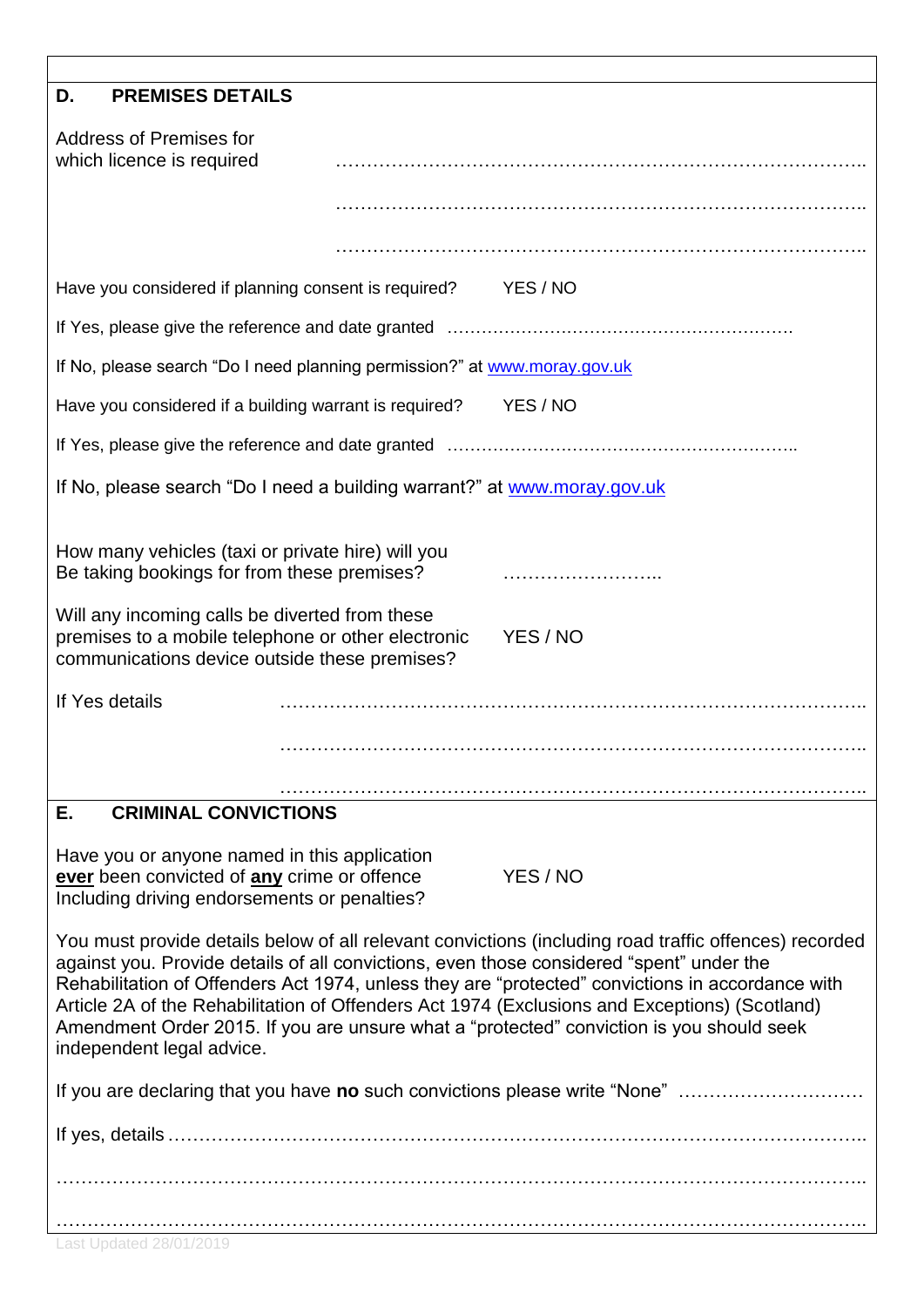See guidance Notes for reference to "spent convictions"

### **F. RESIDENCE OUTSIDE THE UK**

Since being born have you or anyone named in this application lived outside the UK for a YES / NO continuous period of 12 months or more?

If you have answered YES please provide details of all the countries in which you have lived. Please continue on a separate sheet if required.

For each country you have lived, in the last 10 years, you are required to provide a Criminal Record Check. Please refer to the guidance for further details of the documentation you are required to provide.

I/we declare that I/we shall, for a period of 21 days commencing with the date hereof, display at or near the premises so that it can be conveniently read by the public, a notice complying with the requirements of Paragraph 2(3) of Schedule 1 of the Civic Government (Scotland) Act 1982.

### **OR**

I/we declare that I am/we are unable to display a notice of this application at or near the premises because !/we have no rights of access or other rights enabling me/us to do so, but that I/we have taken the following steps to acquire the necessary rights, namely: (here specify steps taken)

………………………………………………………………………………………………........................... ………………………………………………………………………………………………........................... ………………………………………………………………………………………………...........................

but have been unable to acquire those rights.

Delete (A) or (B) as appropriate. Where declaration (A) is made a certificate or compliance in accordance with Paragraph 2(2) of Schedule 1 to the Civic Government (Scotland) Act 1982 must be produced in due course

#### **Declaration**

I declare that the particulars given by me on this form are true and I hereby make application to Moray Council for the grant or renewal of the licence applied for.

Signature of applicant music music music music music music music music music music music music music music music music music music music music music music music music music music music music music music music music music m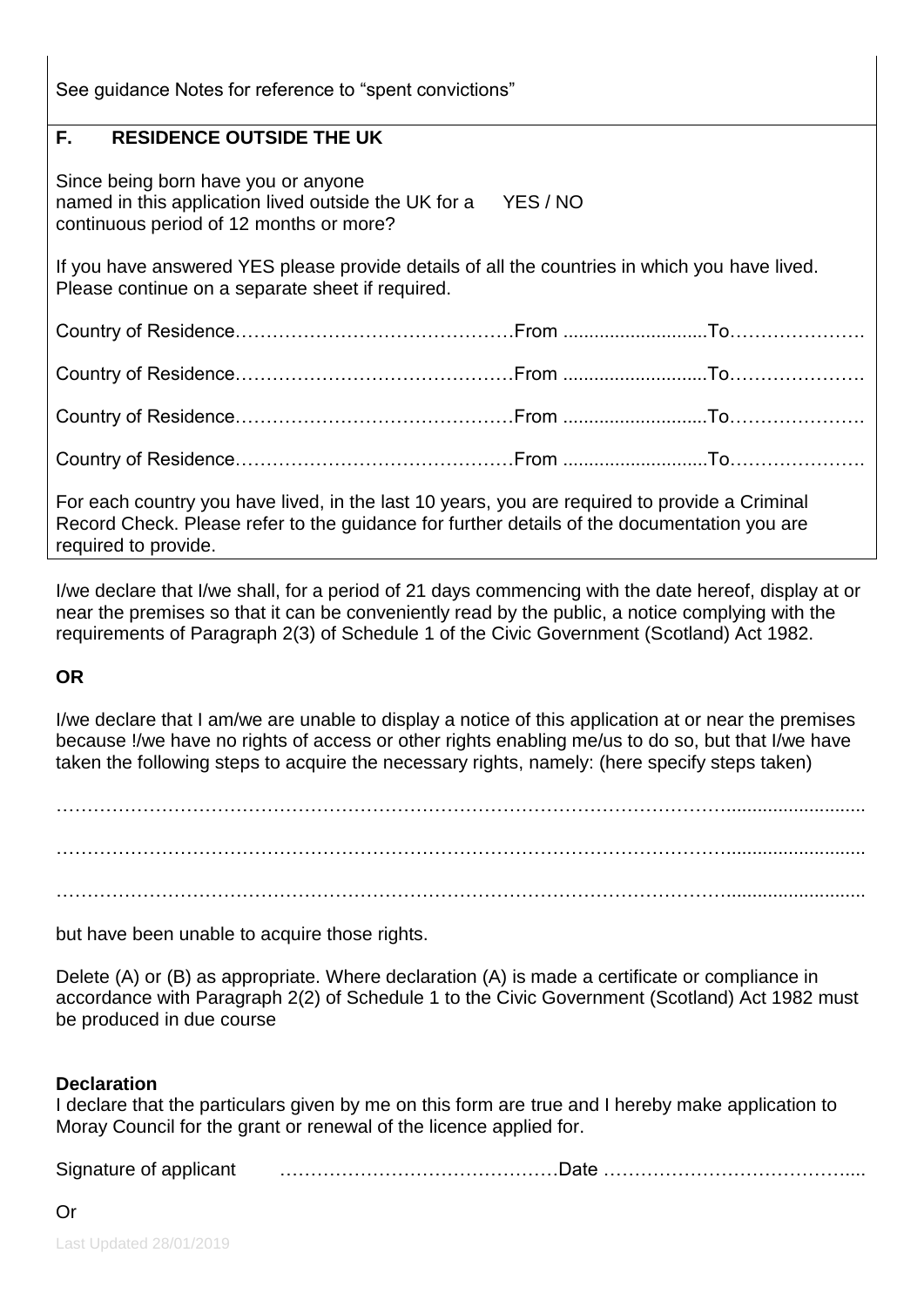| Signature of Agent on<br>behalf of applicant |  |
|----------------------------------------------|--|
| <b>Agents Address</b>                        |  |

…………………………………………………………………………………..

#### **NB. It is an offence for any person to make any statement which he knows to be false in this application or in connection with the making of this application**

**Data Protection** - The Moray Council / Licensing Board is the data controller for this process. Information about you on this form will be used to process your licensing application. In processing your application, the information may be shared between Council departments, other agencies and the public where necessary and/or in accordance with statute. The Council / Board has a duty to process your information fairly. Information we hold must be accurate, up to date, is kept only for as long as is necessary and is otherwise shared only where we are legally obliged to do so. You have a legal right to obtain details of the information that we hold about you. For full terms please visit *Licensing Privacy Statement*. For full Data Protection policy, information and rights please see *[www.moray.gov.uk/dataprotection](http://www.moray.gov.uk/dataprotection)* .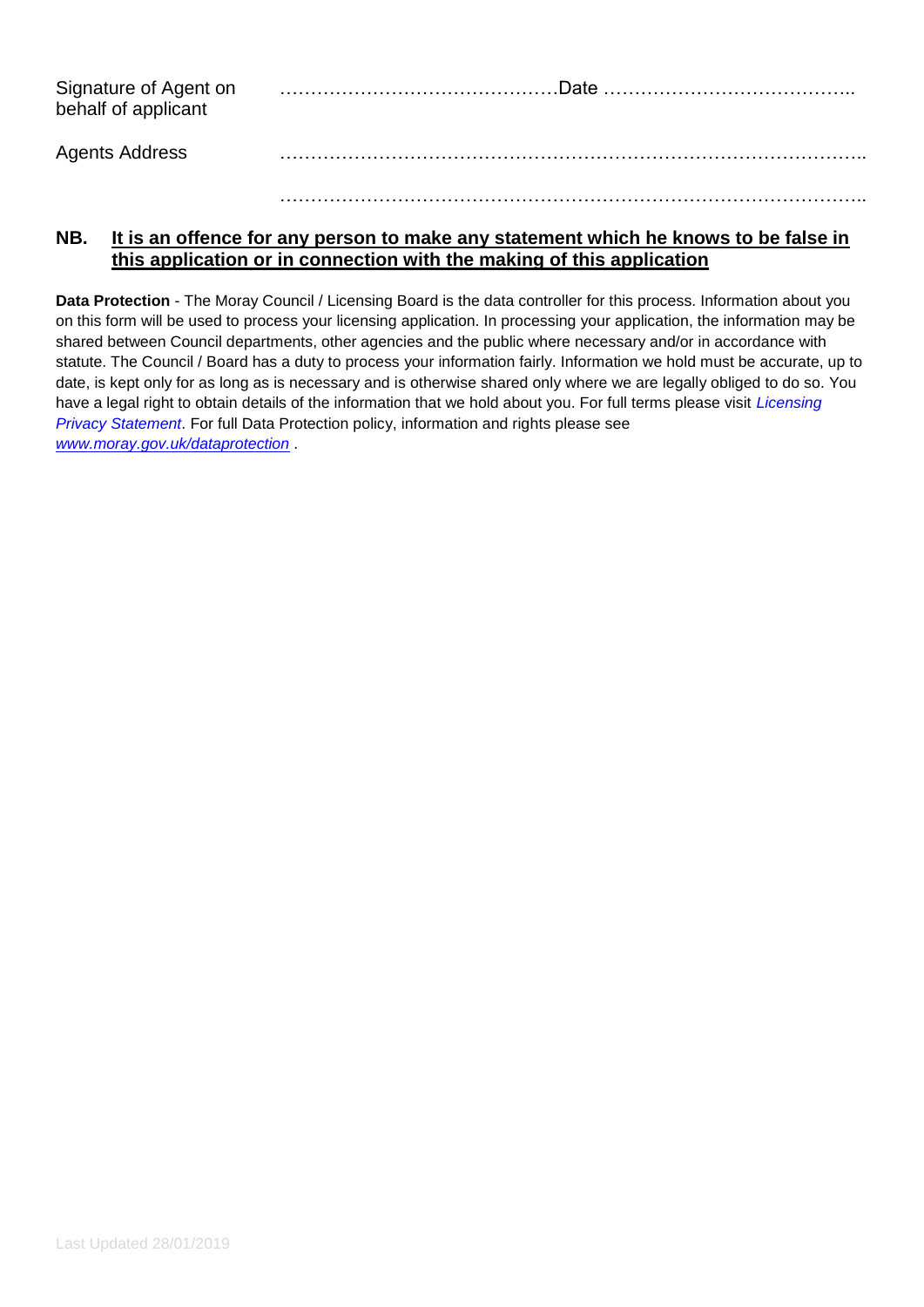

#### **TAXI/PRIVATE HIRE BOOKING OFFICE LICENCE GUIDANCE NOTES FOR APPLICANTS**

#### **Disclaimer**

These notes have been prepared as an outline of the licensing provisions in connection with taxi/private hire booking offices introduced by the Civic Government (Scotland) Act 1982. While every effort has been made to ensure accuracy these notes are for general guidance only and do not constitute legal advice. It is the reponsibility of applicants and licence holders to ensure that they comply with the provisions of the Act, any statutory instruments amd thereunder, the conditions outlined in the schedule atathced to your licence and any policy / guidance notes issued by the Council.

The application is split into 5 different parts

- **A Personal Details**
- **B Business Deatails**
- **C Licence Details**
- **D Premises Details**
- **E Criminal Convictions**
- **F Residence Outside the UK**

#### **A Personal Details**

It is essential that your full details are supplied on the application form so that necessary Police checks can be undertaken swiftly and so your application can be processed as quickly as possible.

#### **B Business Details**

You are required to complete this section if the premises/operation is run by a company or partnership rather than an individual person.

#### **C Licence Details**

Grant of a Licence – If you have never held a taxi/private hire booking office licence before or you do not currently have such a licence you need to apply for the **grant** of a licence.

Renewal of a Licence – If you currently hold a taxi/private hire booking office licence which has not expired but is due to expire then you need to apply for a **renewal** of the licence.

A licence is generally granted for a period of 3 years although the licensing authority has the discretion to grant it for a shorter period.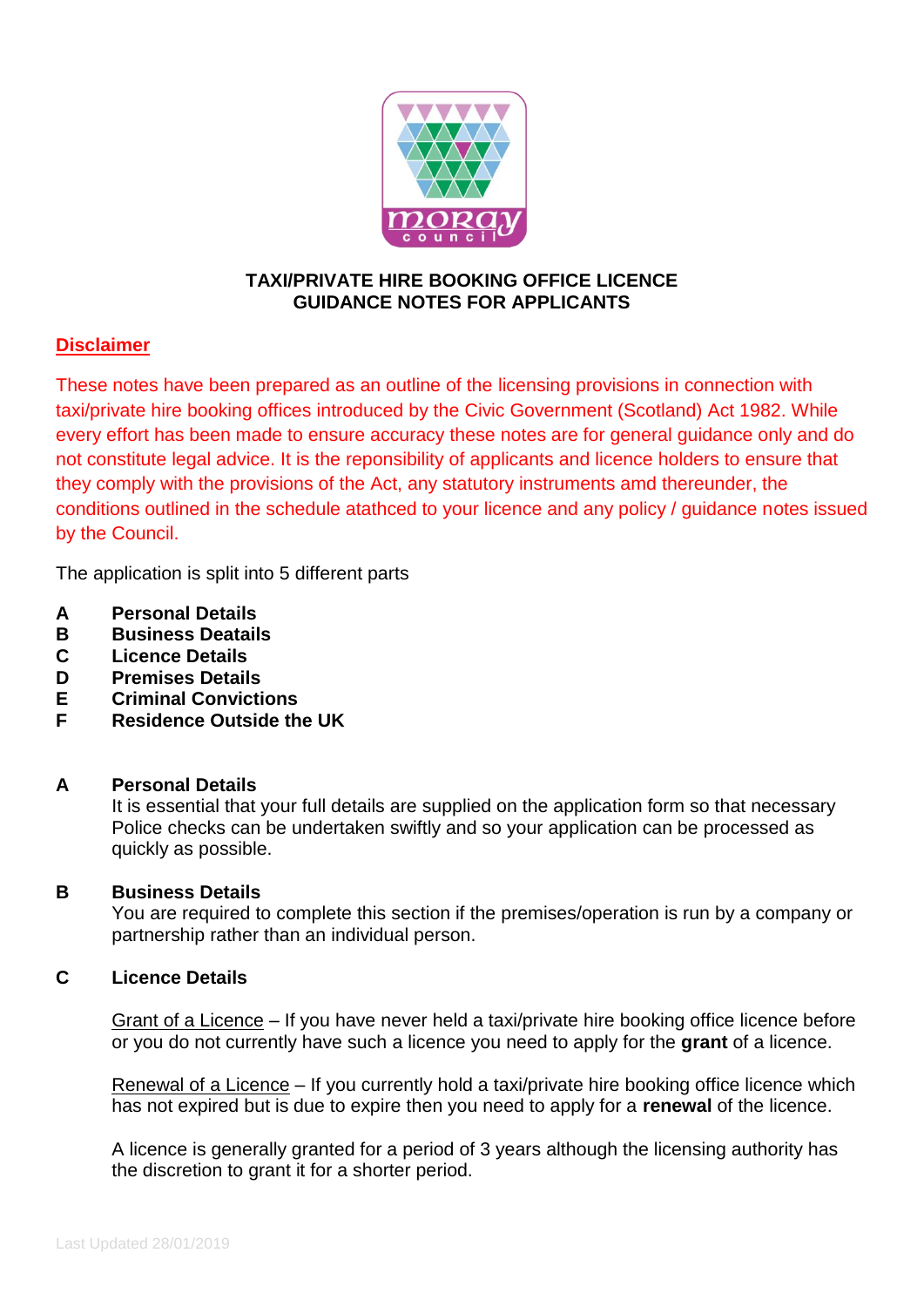#### **D Premises Details**

Whether it is a Grant or Renewal you should complete all the details requested for the premises you wish to be licensed.

#### **E Criminal Convictions**

This section asks whether you have ever been convicted of any crime or offence. **Please note that this includes any driving fixed penalties.**

Although you are not required to disclose any convictions which are "spent" in terms of the Rehabilitation of Offenders Act 1974, the Police may still raise an objection on the basis of spent convictions and the licensing authority may decide to consider theses if they are thought relevant to your application.

The Rehabilitation of Offenders Act 1974 states what is to be considered as a "spent" conviction. It depends not just on how long ago the conviction tool place but also the seriousness of the crime and the severity of the sentence received. If you think a conviction is "spent" you should seek independent legal advice. **Failure to disclose convictions is a criminal offence and any applicant failing to disclose a conviction will be reported to the Procurator Fiscal with a view to prosecution**

#### **F Residence outside the UK**

If you are making an application you, or anyone named in the application must provide evidence of your criminal history:

- **If you were born in the UK** but have lived in any other country within the ten years prior to your application for a continuous period of twelve months or more you must provide a Criminal Record Check for all those countries for the relevant period(s)
- **If you were born outwith the UK** you must provide a Criminal Record Check from your country of origin for the time of residence there IF it was in the last ten years, unless you left that country without reaching the criminal age of responsibility. You must also provide a Criminal Record Check from any other country in which you have resided for a continuous period of six months or more in the ten years prior to application.

**In all cases**, the Criminal Record Checks provided must

- have been obtained within the six months immediately prior to submitting your application; and
- be translated into English; and
- be verified by the relevant UK-based Embassy or High Commission

Process for obtaining Criminal Record Checks -

[https://www.gov.uk/government/publications/criminal-records-checks-for-overseas](https://www.gov.uk/government/publications/criminal-records-checks-for-overseas-applicants)[applicants](https://www.gov.uk/government/publications/criminal-records-checks-for-overseas-applicants)

**Note:** The certificate must be produced before the licence can be granted. Whilst it is desirable for the applicant to produce the certificate with the application, it is not a strict requirement. This is so any applicant having difficulties will not be disadvantaged by delays to processing the application. At the applicants choosing, the application can be accepted as valid without the convictions evidence but the evidence should be provided as soon as possible. In this way the convictions evidence will be a check rather than a validation. Applicant should still note, however, that the licence cannot be granted without the evidence having being produced. Therefore if the application is approaching the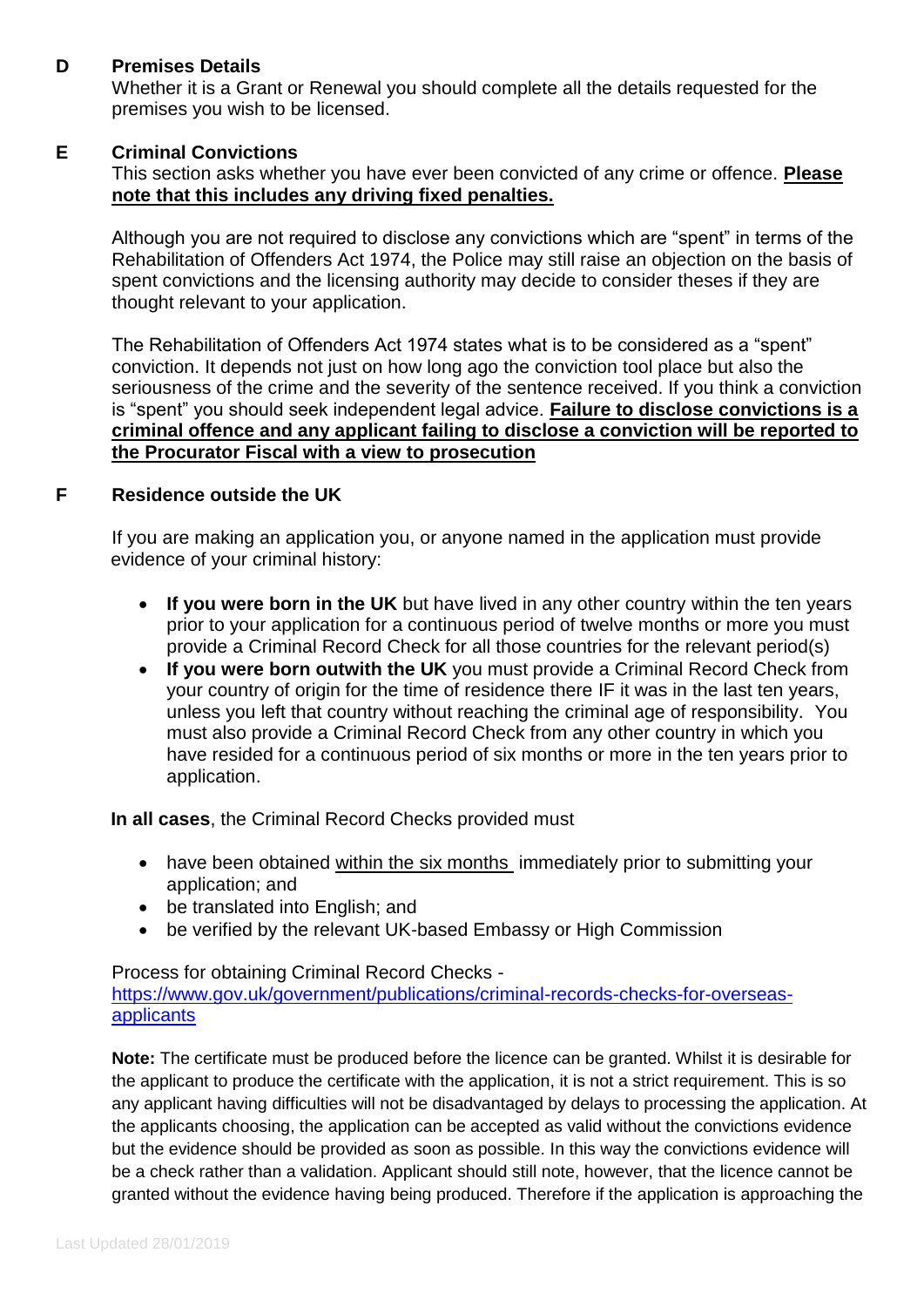9 month time limit without the evidence being produced, the application may be refused for failure to comply with administrative provisions.

**If** you are experiencing difficulties in obtaining a certificate then please contact the licensing team to discuss your options. It may be possible to accept alternative evidence, for example: evidence of checks having been carried out by another government body; affidavits; or character references.

In cases where it is not possible to provide any satisfactory evidence, the application will be referred to the Licensing Committee for a decision. Therefore the application may be delayed pending the outcome of a hearing.

#### **General Information**

- A licence is only required if bookings for four or more vehicles are taken through the premises.
- Change of Details If at some point during the 3 years that the licence lasts you need to change the details of the licence e.g. change in name, change in address or if you acquire a criminal conviction etc. – you must submit a yellow form (if you are an individual) or a peach form (if you are a company or a Firm/Partnership). There is no fee for a change of details.
- Declaration You require to sign and date the declaration at the bottom of the application form. This is a very important part of the form and you should note that it is criminal offence to make a false declaration for which you can be prosecuted and fined up to £2500.

Once you have completed the application form, you should submit it to:

Head of Legal and Democratic Services Moray Council High Street **Elgin** IV30 1BX

along with the appropriate fee.

Your application will be copied to Police Scotland, the Scottish Fire and Rescue Service and the Chief Planning Officer for their observations. If no objection or observation is made on your application within 21 days, the Council will proceed to issue your licence. If an observation or objection is received, your application will be referred to the Licensing Committee of the Council where elected Members will consider the matter. You will be given an opportunity to attend this meeting and put your case in support of you application.

#### **Fees**

Please refer to the Moray Council website for the list of current fees.

#### **Display Notice and Certificate of Display**

As well as fully completing the application form you must also complete and display the "Display Notice" at or near the premises in such a position that it can be conveniently read by members of the public. Once you have displayed this notice fo 21 days, you should then complete the "Certificate of Display" and send it to the above address.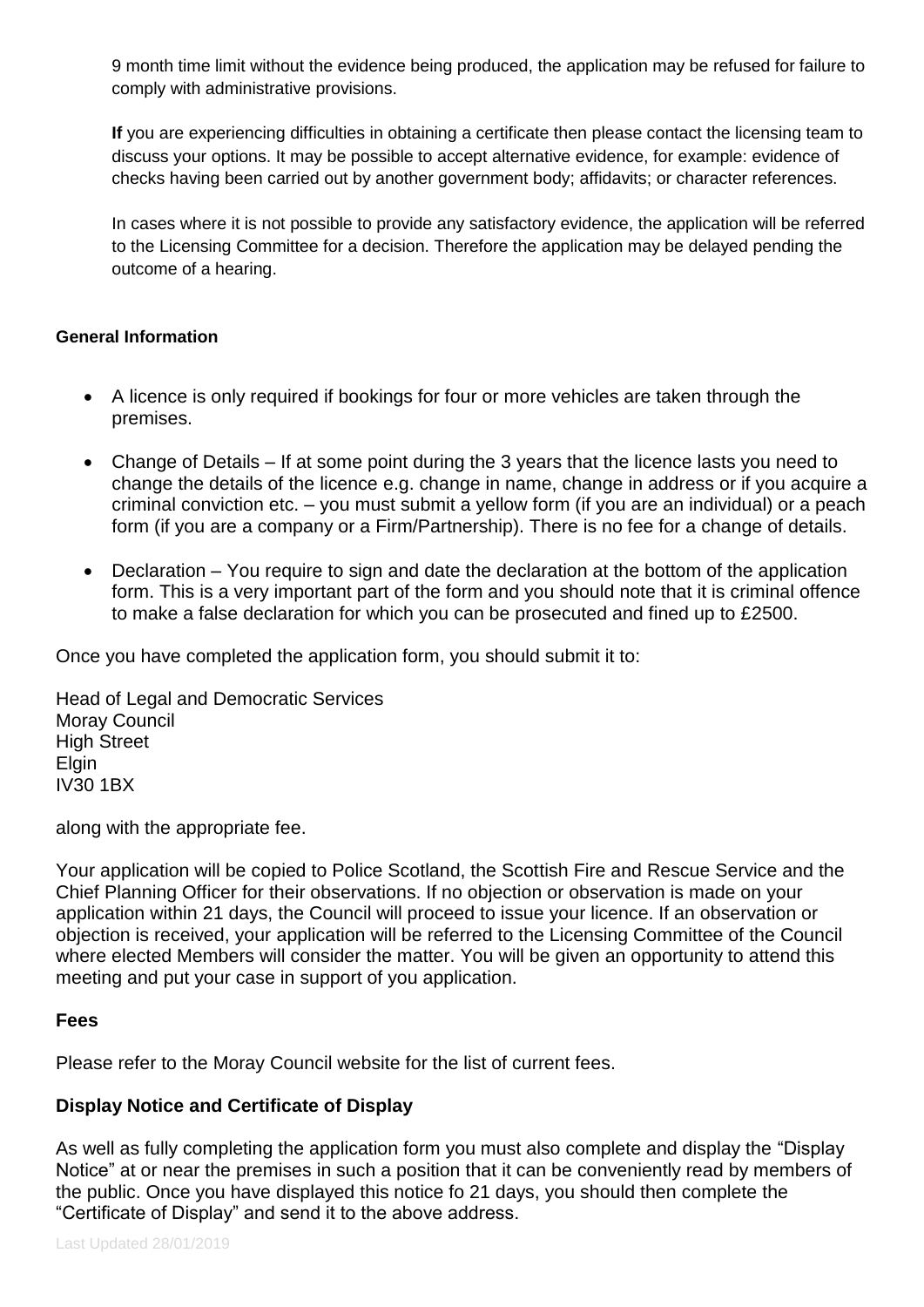#### **It is very important that the Display procedure is carried out correctly. You should note that failure to carry out these requirements will delay your application if the Display procedures have to be repeated.**

On the day you lodge your application for the licence you must:-

Complete the form headed "DISPLAY NOTICE" Display it at or near the premises so that it can be conveniently read by the public

It must remain there for 21 days

You should check throughout the 21 days that it has not been removed, obscured or defaced. If it has been, you should ensure that it is protected or a replacement is displayed immediately.

At the end of the 21 days you must:-

Remove the notice Complete and return the form headed "CERTIFICATE OF DISPLAY"

If you have any queries please e-mail [licensing@moray.go.uk](mailto:licensing@moray.go.uk) or contact us on 01343 563027.

#### **N.B. It is an offence for any person to make any statement which he knows to be false in this application or in connection with the making of this application**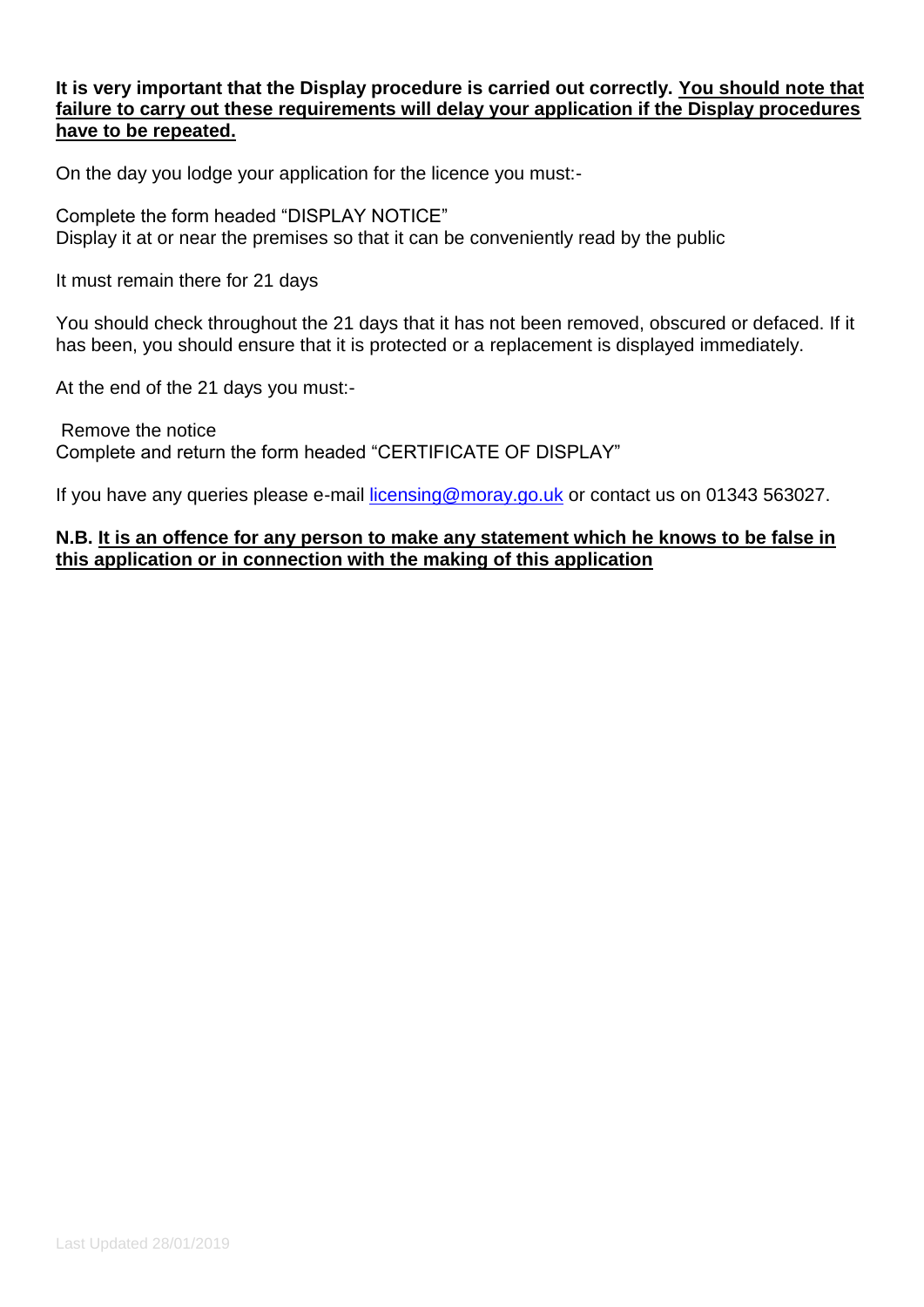

# **DISPLAY NOTICE**

## **APPLICATION FOR THE GRANT/RENEWAL OF A BOOKING OFFICE LICENCE**

**Notice is hereby given that**

|                                                                                                                                                                                                                                                                                                                                                          | (Applicants full name &<br>address, business or<br>indivdual)               |
|----------------------------------------------------------------------------------------------------------------------------------------------------------------------------------------------------------------------------------------------------------------------------------------------------------------------------------------------------------|-----------------------------------------------------------------------------|
|                                                                                                                                                                                                                                                                                                                                                          | (Names & addresses of<br>Directors/Partners if<br>appluicant is a Business) |
|                                                                                                                                                                                                                                                                                                                                                          | (Name & address of<br>Responsible Employee if<br>applicant is a Business)   |
| has made an application to the Moray Council for the grant/renewal of a Booking Office Licence to operate<br>at the following premises:                                                                                                                                                                                                                  |                                                                             |
|                                                                                                                                                                                                                                                                                                                                                          | (Address of premises)                                                       |
| Any Objection or Representaion relating to the application should be made to the Legal and Democratic<br>Services Manager, Moray Council, Council Office, High Street, Elgin, IV30 1BX (where a copy of the<br>Application may be inspected) and requires to be lodged by                                                                                |                                                                             |
|                                                                                                                                                                                                                                                                                                                                                          |                                                                             |
| Such a representation shall be considered to have been made within the period referred to if it is delivered<br>by hand within that period or posted (by Registered or Recorded Delivery Post) so that in the normal course<br>of the post it might be expected to be delivered within that period.                                                      |                                                                             |
| Where an objection or representation is made to the Council after the date referred to but before the final<br>decision is taken on the application it is competent for the Council to entertain such an objection if it is<br>satisfied that the is sufficient reason why it was not made within the period of time stated.                             |                                                                             |
| ANY OBJECTION OR REPRESENTATION IN RESPECT OF THE FOREGOING APPLICATION MUST<br>BEMADE IN WRITING AND MUST SPECIFY THE GROUNDS OF THE OBJECTION OR THE NATURE<br>OF THE REPRESENTATION. In addition the name and address of the person making the objection or<br>represenation must be specified and must be signed by or on behalf of the said person. |                                                                             |
| or                                                                                                                                                                                                                                                                                                                                                       |                                                                             |
| *The date stated should be the 28 <sup>th</sup> day after the date the application was made to the Council.<br>THIS DISPLAY NOTICE MUST BE DISPLAYED FOR THE WHOLE OF THE PERIOD OF 21 DAYS AT<br>OR NEAR THE PREMISES SO THAT IT CAN BE CONVNIENTLY READ BY THE PUBLIC                                                                                  | .                                                                           |